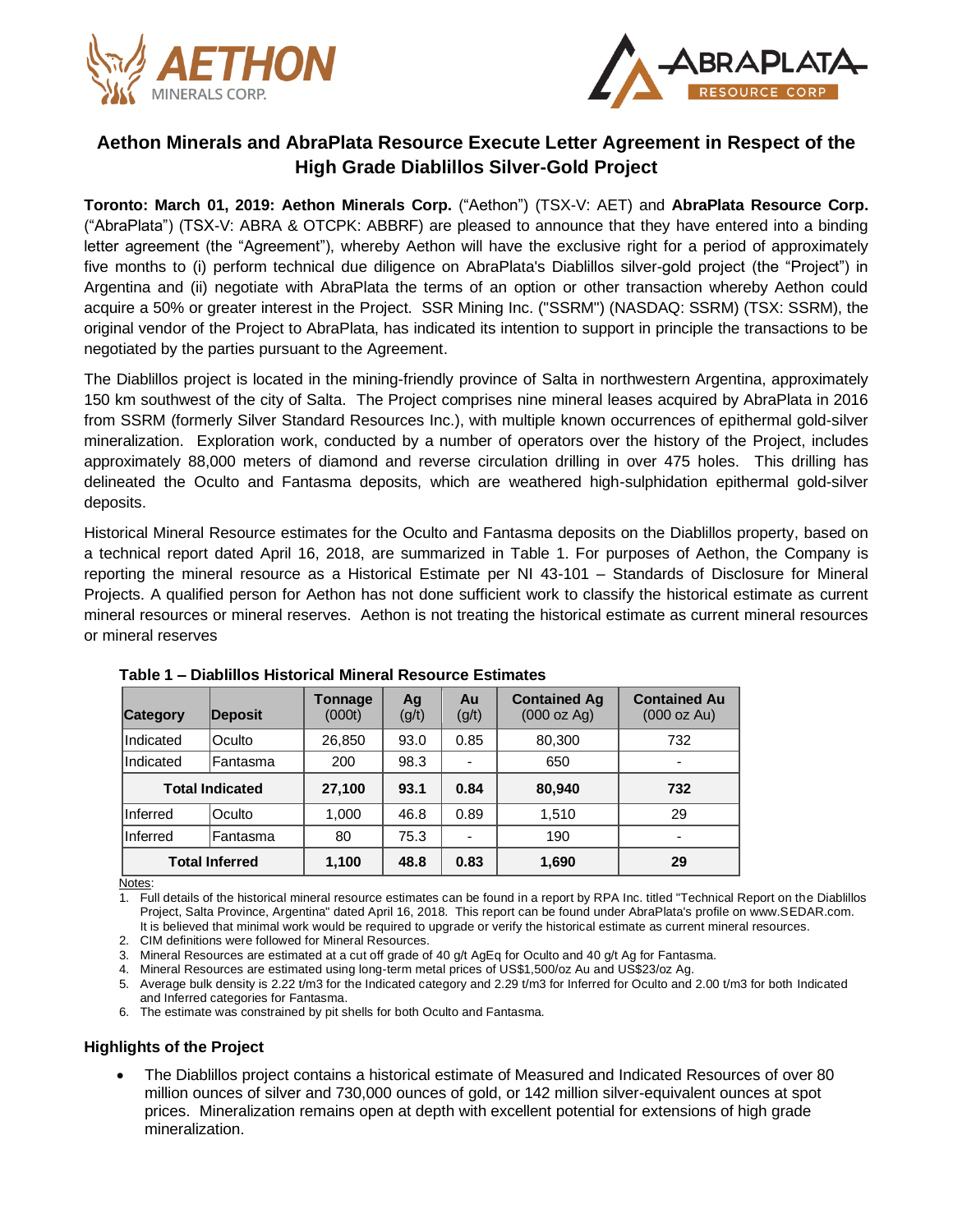- Aethon and AbraPlata believe exploration potential exists to increase resources significantly, especially gold resources. Hydrothermal breccias at Oculto extend into the basement and have strong potential for high grade gold mineralization and to date have been largely untested.
	- o Notably, DDH97-007A intersected 108m of 2.7 g/t Au from 197m down hole, including **10.6m grading 16.7 g/t Au** from 210m.
- With funding from Aethon, the main Oculto deposit at Diablillos will be categorized into geometallurgical domains based on re-logging and structural geology work done by AbraPlata. A metallurgical test work program will be conducted on existing samples with the aim of optimizing the flowsheet for the Project and estimating silver and gold recoveries. This work is expected to take three to four months.

Mr. John Miniotis, Interim CEO of Aethon, commented, "This transaction represents an outstanding opportunity for Aethon to become involved in a high-quality, advanced exploration project. In addition to the already substantial defined silver and gold historic resource at Diablillos, the Project hosts several under-explored targets that we believe offer excellent opportunities for new discoveries in a favourable mining jurisdiction. Opportunities of this nature are few and far between, and we look forward to working with AbraPlata with the aim of creating value for our respective shareholders."

Mr. Hernan Zaballa, Chairman of AbraPlata, commented, "We are excited to be entering into this agreement with Aethon, which brings additional technical expertise and financial resources that can help us advance the Diablillos project. Also, in the event that we are successful in negotiating with Aethon, in the coming months, arrangements that will permit our respective shareholders to jointly participate in the rewards that will come from combining our efforts and resources in the further exploration and advancement of the Project, we take comfort that SSRM has indicated a willingness to consider deferring the due dates of scheduled property payments so that we can maximize the funds available for exploring and advancing the Project. We wish to thank SSRM for its flexibility and support."

## **Transaction Summary**

The following is a summary of the principal terms of the Agreement:

- Aethon shall have the exclusive right until July 26, 2019 (the "Exclusivity Period"), to complete its due diligence and negotiate the terms of, and enter into an option agreement (the "Option Agreement") with AbraPlata, pursuant to which Aethon can earn a 50% interest in the Project.
- In consideration for the Exclusivity Period, Aethon agrees to make an upfront payment of USD\$50,000 to AbraPlata.
- By June 28, 2019, Period, Aethon will spend a minimum of USD\$150,000 on expenditures in connection with a metallurgical testing program and other related test work to be carried out on the Project.

If Aethon fulfills the above covenants and elects to exercise the Option by fulfilling the conditions, Aethon and AbraPlata shall negotiate the Option Agreement. On exercise of the Option, Aethon shall:

- issue to AbraPlata the number of Aethon common shares that would result in AbraPlata owning 9.9% of the then issued and outstanding Aethon shares; and
- subscribe, by way of a private placement, for a number of AbraPlata common shares that would result in Aethon owning 9.9% of the then issued and outstanding AbraPlata shares. The subscription price per AbraPlata share to be issued shall be equal to the greater of (i) the closing market price of AbraPlata on the day that the Option is exercised, and (ii) CAD\$0.06.

AbraPlata also has written assurances from SSRM that it will forbear from enforcing payment of an outstanding NSR royalty payment until October 31, 2019, provided no further event of default occurs, and that it would consider providing its agreement to delay property payments of USD\$5 million and USD\$7 million by up to four years under certain circumstances, including a merger of Aethon and AbraPlata, provided that it is satisfied with the definitive transaction terms and the provision of such security and other assurances as it determines to be necessary or desirable to protect and preserve its rights and interests, and it receives certain additional consideration.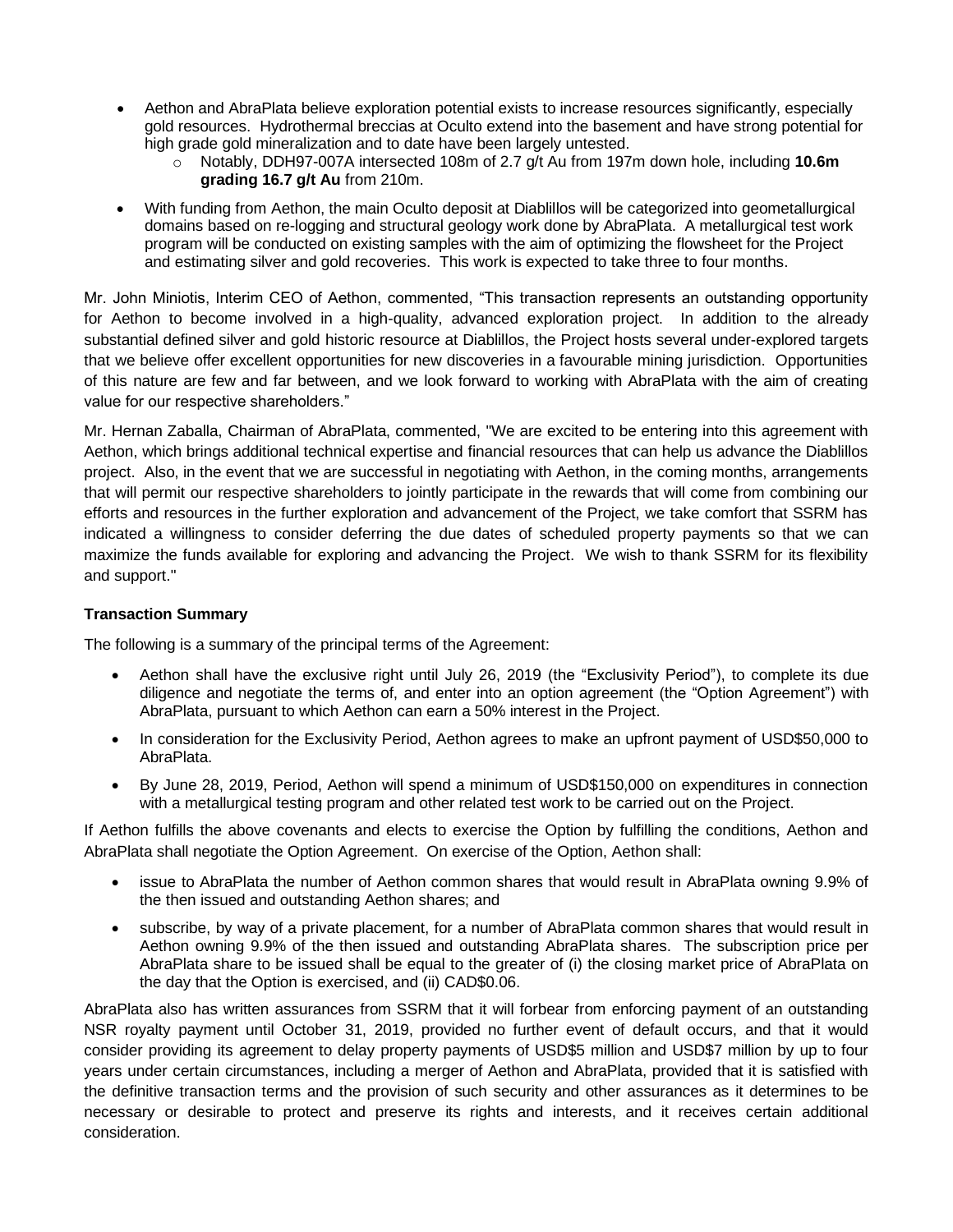Investors are cautioned that there is no assurance that Aethon and AbraPlata will successfully negotiate an Option Agreement or other transaction whereby Aethon would acquire an interest in the Project or that any such transaction, if successfully negotiated, would ultimately be consummated.

## **Next Steps**

Aethon's first phase program on the Diablillos Project will have several objectives, including:

- A review of the drill data on the Oculto zone to determine how representative the sampling for metallurgical testing of the open pit resource silver dominant zone has been. This review will determine whether additional sampling/metallurgical testing is required for the open pit scenario and, if so, additional test-work will be completed;
- A review of additional epithermal style gold dominant resources within the Diablillos project area in preparation for future reconnaissance drilling; and
- A review of historical drill data to determine if higher grade silver and gold zones could potentially be exploited using underground mining methods.

### **AbraPlata Management Change and Issuance of Stock Options**

AbraPlata announces that Willem Fuchter has resigned as President and CEO, effective immediately. Mr. Fuchter will continue to serve as a director of AbraPlata and will provide additional services under a consulting agreement. The board of directors of AbraPlata thanks Mr. Fuchter for his role in creating the company and advancing the understanding of the Diablillos project. Robert Bruggeman, a director of AbraPlata, has been appointed Interim Chief Executive Officer. Mr. Bruggeman has more than 20 years of corporate development and financial markets experience and has worked with AbraPlata since November 2017.

AbraPlata also announces that a total of 1,200,000 incentive stock options have been granted to directors, officers, employees and consultants of the company. The stock options have an exercise price of \$0.065 per share and are exercisable for a period of five years from the date of grant. The stock options vest 25% immediately, 25% after six months, 25% after twelve months and 25% after eighteen months.

### **Qualified Persons**

All scientific and technical information in this news release has been approved by Willem Fuchter, PhD PGeo, director of AbraPlata Resource Corp and a qualified person as defined by National Instrument 43-101.

### **About Aethon Minerals**

Aethon Minerals is a mineral exploration company focused on creating shareholder value. Aethon has a large prospective land position consisting of over 100,000 hectares along prolific mining belts located in the Antofagasta and Maricunga regions of northern Chile. Aethon believes it is uniquely positioned for growth and is actively pursuing selective exploration-stage growth opportunities. Aethon is based in Toronto, Canada, and is listed on the TSX-V under the symbol "AET".

### **About AbraPlata**

AbraPlata is a junior mining exploration company focused on unlocking mineral value in Argentina. AbraPlata has assembled an outstanding portfolio of gold, silver and copper exploration assets, and is focused on exploring and advancing its flagship Diablillos silver-gold property. In addition, AbraPlata owns the highly prospective Cerro Amarillo property with its cluster of five mineralized Cu-(Mo-Au) porphyry intrusions located in a mining camp hosting the behemoth El Teniente, Los Bronces, and Los Pelambres porphyry Cu-Mo deposits. As well, AbraPlata is exploring Aguas Perdidas, its wholly owned Patagonia-style epithermal Au-Ag property. AbraPlata is based in Vancouver, Canada, and is listed on the TSX-V under the symbol "ABRA".

For further information please contact:

John Miniotis Rob Bruggeman Interim Chief Executive Officer **Interim Chief Executive Officer** Interim Chief Executive Officer Aethon Minerals Corp. **Access 20 Your Abrac** AbraPlata Resource Corp. jminiotis@aethonminerals.com rob@abraplata.com Tel: 416-306-8334 Tel: +1 416-884-3556